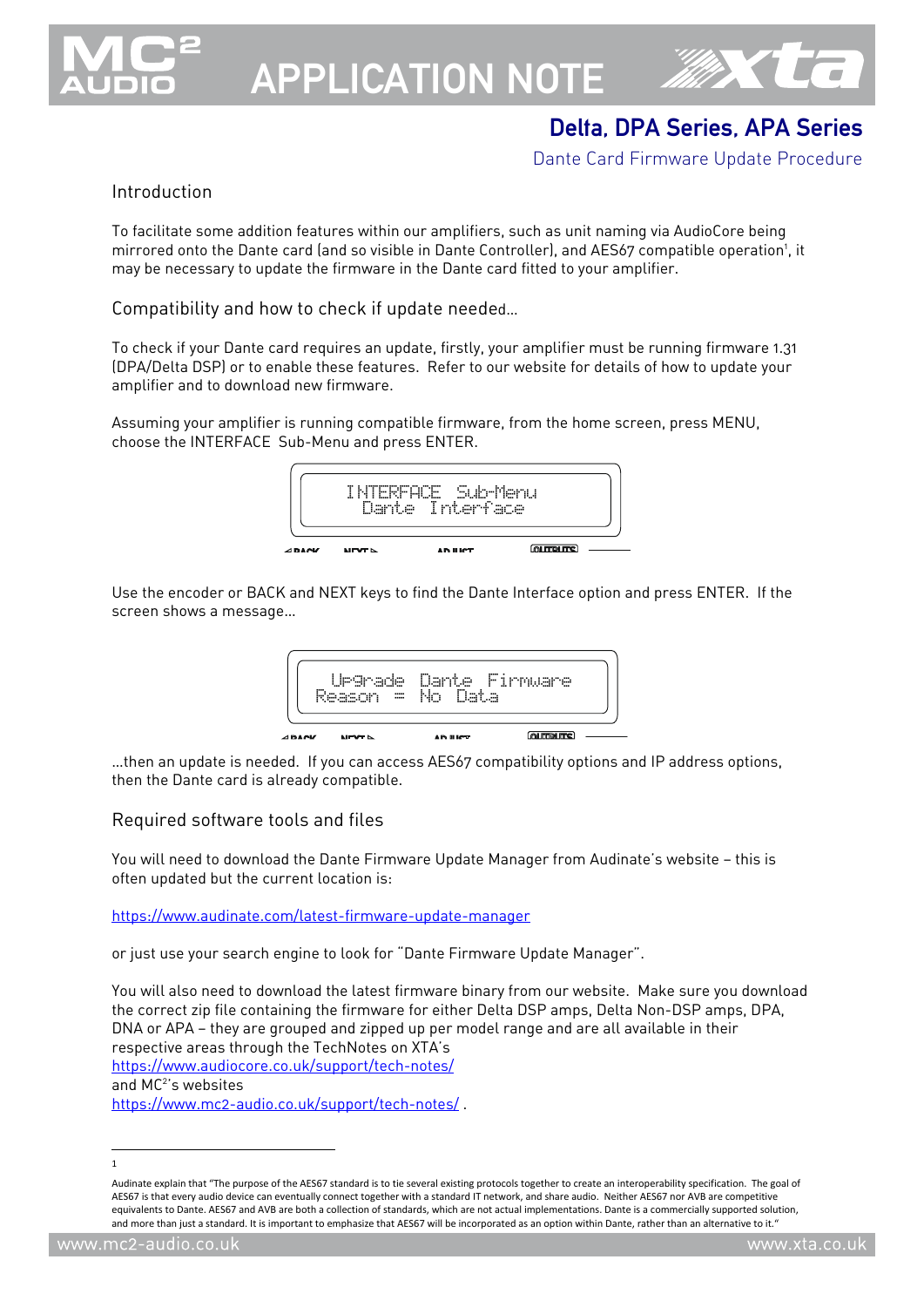## Delta, DPA Series, APA Series Dante Card Firmware Update Procedure **Page 2** Page 2

Some assumptions before beginning the update…

It is assumed that the amplifier(s) to update are connected to a router (or individually directly to a computer's Ethernet port) and can be discovered in Dante Controller. This assures that they will be visible to the Firmware Update Manager (FUM).

When running the FUM for the first time, and depending on your Windows Internet Security settings, you may see the window below. It is important that you accept all 3 tick boxes (as shown below) so that the FUM can access your network and discover the amplifier(s).



## Beginning the update

Start the FUM application. Choose the wired Ethernet connection to use (of your computer has more than one, they should be listed in the drop-down - in this example there is only one so it is preselected and the drop-down is greyed out:

| <b><i><u>Audinate</u></i></b>                                   |  |
|-----------------------------------------------------------------|--|
| <b>Firmware Update Manager</b>                                  |  |
| Select the network interface used for the primary Dante network |  |
| Local Area Connection                                           |  |
|                                                                 |  |
|                                                                 |  |
|                                                                 |  |
|                                                                 |  |
|                                                                 |  |
|                                                                 |  |
|                                                                 |  |
|                                                                 |  |
|                                                                 |  |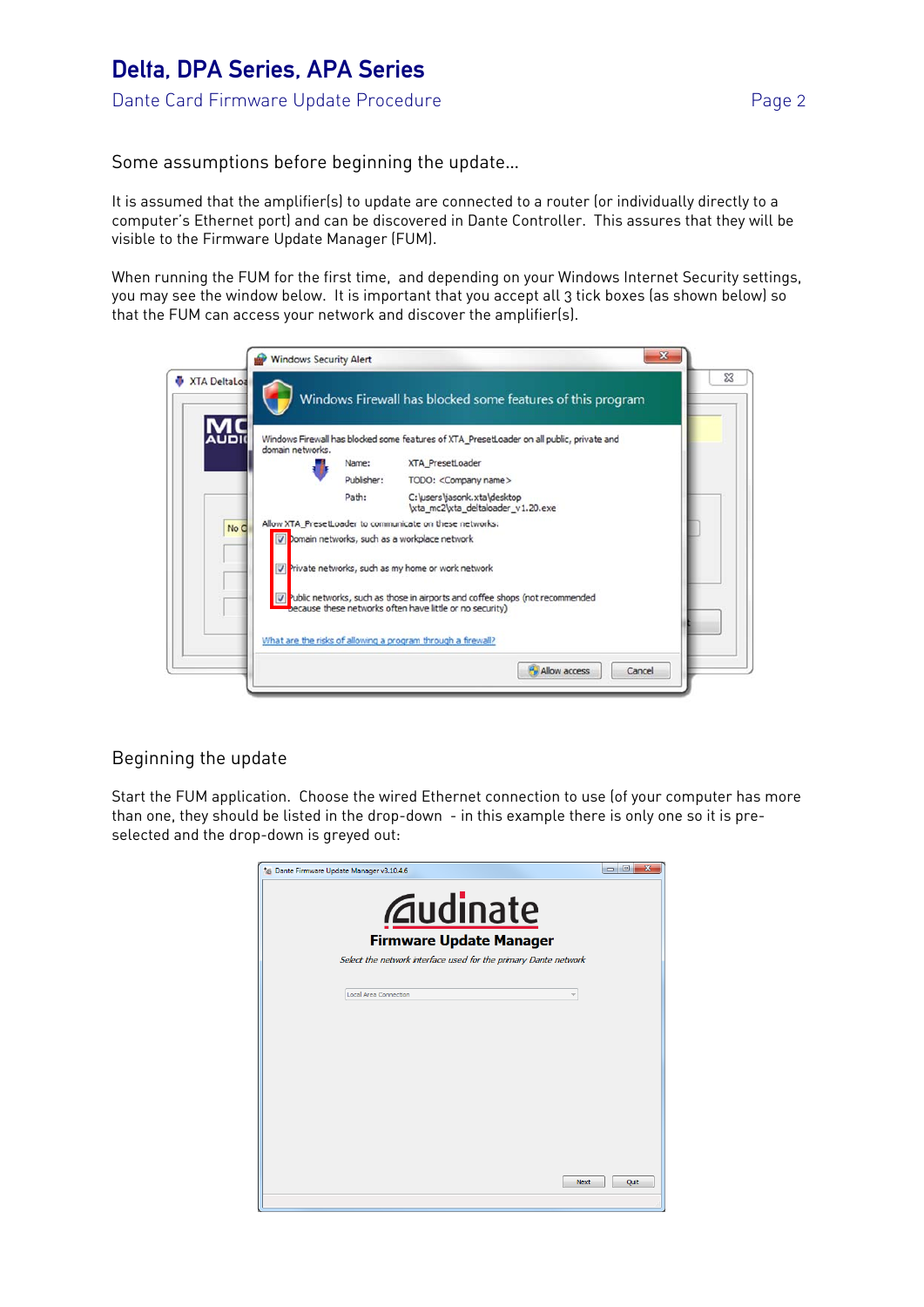# Delta, DPA Series, APA Series

Dante Card Firmware Update Procedure **Page 3** Page 3

Press "Next", and choose "Update Dante Firmware":



Now, press "Browse…" and locate the firmware binary for the amplifier you want to update. You will need to have unzipped the files from the zip you will have downloaded from our website as explained on page 1. The filename should have the extension ".dnt".



IMPORTANT — tick the box "Override Device Matching" and make sure you choose the correct model's firmware file — there will have been several in the zip file — one for each model in the range. Upgrading using the incorrect file could render your Dante card inoperable!

Having located and accepting the correct firmware file, press "Next" and accept the warning about File Type Checking to begin the search for the amplifier(s)…and make sure your amplifier is connected via the **Dante Primary network socket** on the rear panel or it will not be located by the FUM application.